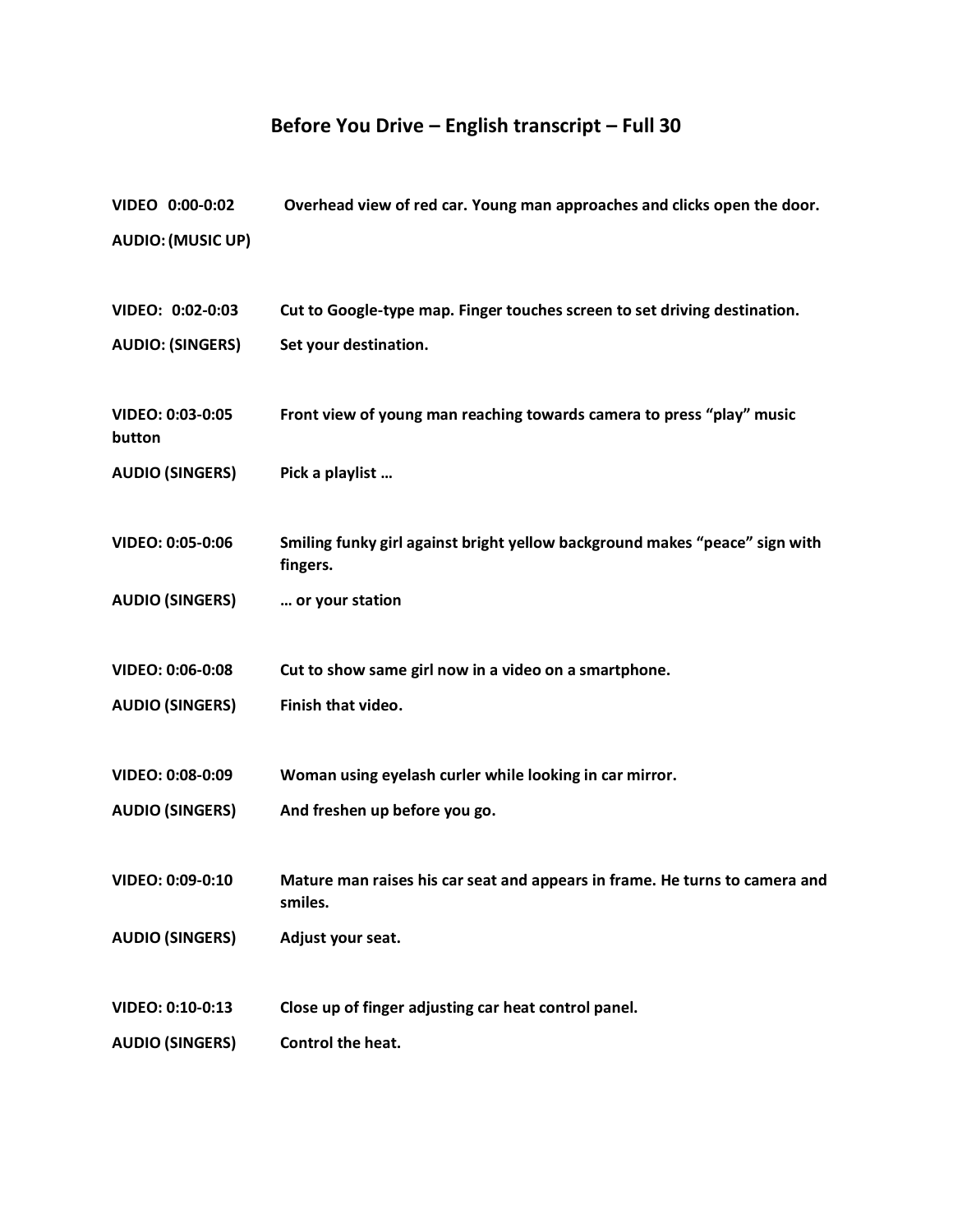- **VIDEO: 0:13-0:14 Close up of funky girl wearing oversized purple safety glasses.**
- **AUDIO (SINGERS) Go and check your safety features.**
- **VIDEO: 0:14-0:15 Close up of finger touching car lane safety screen.**
- **AUDIO (SINGERS) Buckle up your …**
- **VIDEO: 0:15-0:17 Pan across cute stuffed animals wearing seat belts in back seat.**
- **AUDIO (SINGERS) … little creatures. (repeat) Buckle up your little creatures.**
- **VIDEO: 0:17-0:19 Cut to woman putting on seat belt. Close up of seat belt being buckled.**
- **AUDIO (SINGERS) Let's do it all…**
- **VIDEO: 0:19-0:21 Cut to young man biting into a hamburger.**
- **AUDIO (SINGERS) Bite that burger! Before you drive.**
- **VIDEO 0:21 – 0:22 Cut to female hands grabbing onto bright yellow steering wheel**
- **AUDIO (SINGERS) Let's do it all …**
- **VIDEO 0:22-0:23 Close up of finger with neon green nail polish pushing car "start" button.**
- **AUDIO (SINGERS) … before you drive.**
- **VIDEO 0:24-0:25 Close up of cow patterned shoe pressing on car gas pedal.**
- **AUDIO (SINGERS) Let's do it all…**
- **VIDEO 0:25-0:26 Cut to side view of red car against bright blue background, driving off frame. AUDIO (SINGERS) … before you drive.**

**VIDEO 0:26-0:27 As car drives off, type is revealed behind: Do it all before you drive. AUDIO (INSTRUMENTAL)**